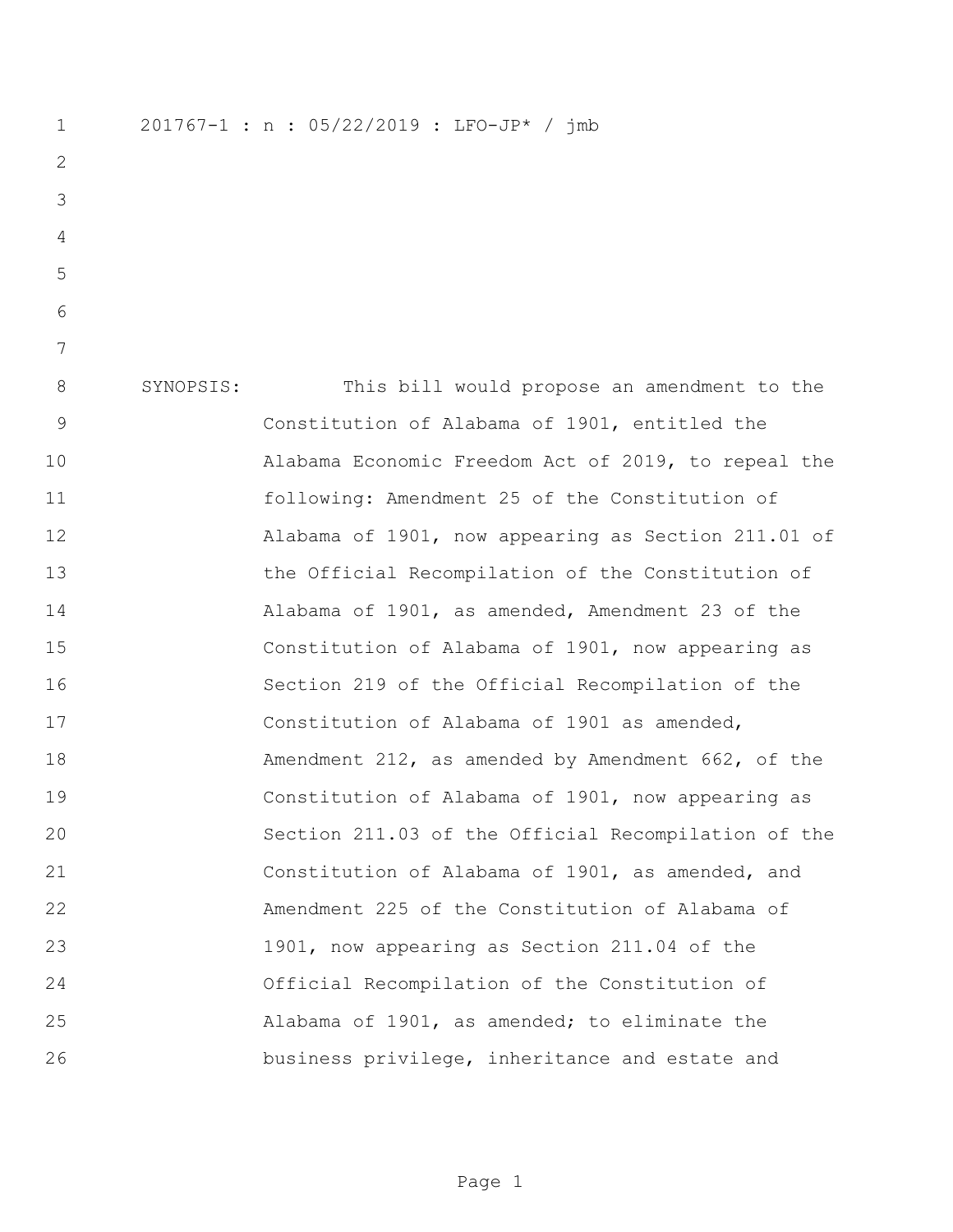| $\mathbf 1$ | income taxes and to authorize the Legislature to              |
|-------------|---------------------------------------------------------------|
| 2           | enact general laws to implement the amendment.                |
| 3           |                                                               |
| 4           | A BILL                                                        |
| 5           | TO BE ENTITLED                                                |
| 6           | AN ACT                                                        |
| 7           |                                                               |
| $8\,$       | To propose an amendment to the Constitution of                |
| 9           | Alabama of 1901, to repeal the following: Amendment 25 of the |
| 10          | Constitution of Alabama of 1901, now appearing as Section     |
| 11          | 211.01 of the Official Recompilation of the Constitution of   |
| 12          | Alabama of 1901, as amended, Section 229, now appearing as    |
| 13          | Section 229 of the Official Recompilation of the Constitution |
| 14          | of 1901, as last amended by Amendment 872 of the Constitution |
| 15          | of Alabama of 1901; Amendment 23 of the Constitution of       |
| 16          | Alabama of 1901, now appearing as Section 219 of the Official |
| 17          | Recompilation of the Constitution of Alabama of 1901, as      |
| 18          | amended; Amendment 212, as amended by Amendment 662, of the   |
| 19          | Constitution of Alabama of 1901, now appearing as Section     |
| 20          | 211.03 of the Official Recompilation of the Constitution of   |
| 21          | Alabama of 1901, as amended, and Amendment 225 of the         |
| 22          | Constitution of Alabama of 1901, now appearing as Section     |
| 23          | 211.04 of the Official Recompilation of the Constitution of   |
| 24          | Alabama of 1901, as amended; to eliminate the business        |
| 25          | privilege, inheritance and estate taxes and income taxes and  |
| 26          | to authorize the Legislature to enact general laws to         |
| 27          | implement the amendment.                                      |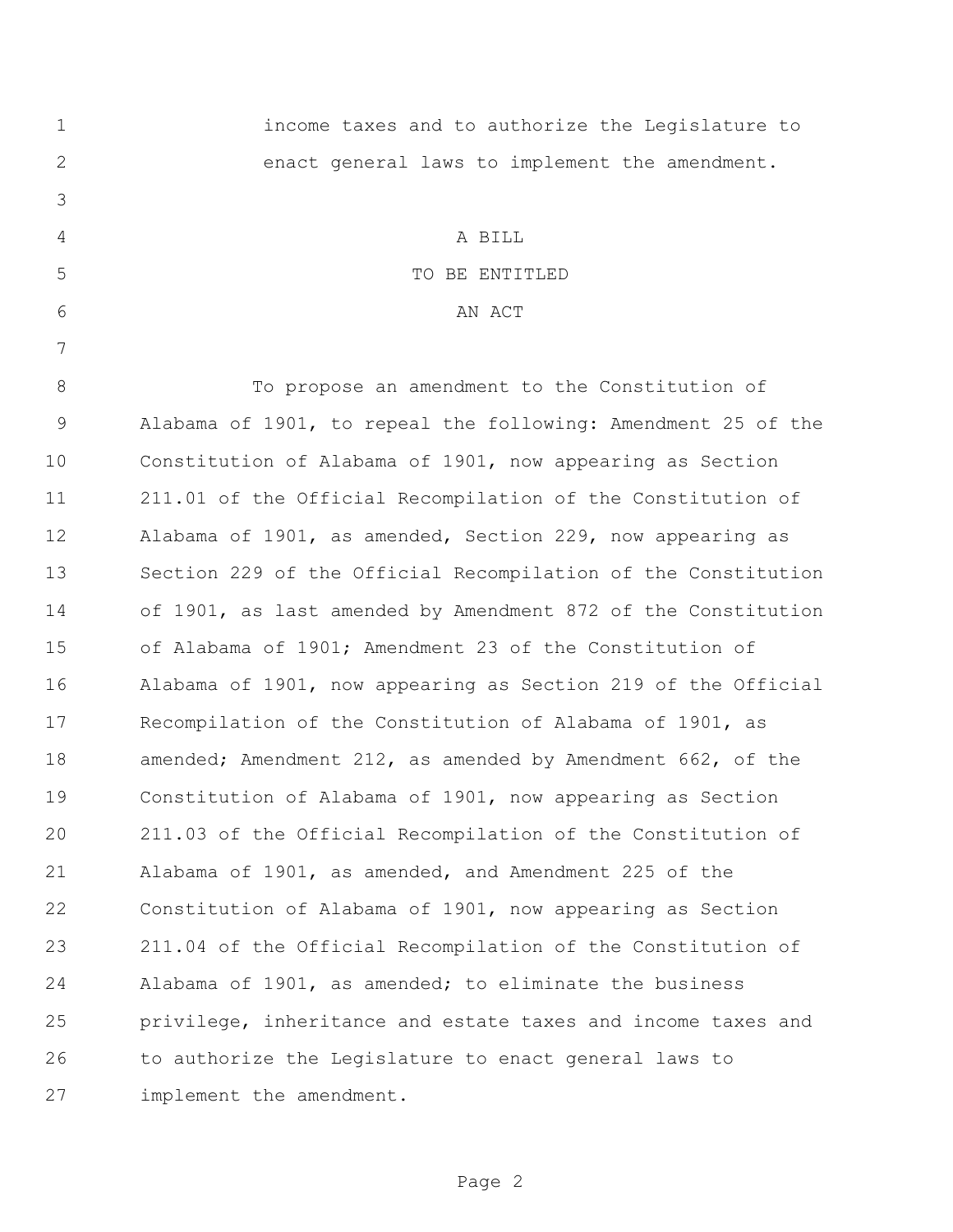BE IT ENACTED BY THE LEGISLATURE OF ALABAMA:

 Section 1. The following amendment to the Constitution of Alabama of 1901, as amended, is proposed and shall become valid as a part thereof when approved by a majority of the qualified electors voting thereon and in accordance with Sections 284, 285, and 287 of the Constitution of Alabama of 1901, as amended: 8 PROPOSED AMENDMENT I. This amendment shall be known and may be cited as the Alabama Economic Freedom Act of 2019. 11 II. Effective January 1, 2020, the following provisions of the Constitution of Alabama of 1901 are repealed: (a) Section 229 of the Constitution of Alabama of 1901, now appearing as Section 229 of the Official Recompilation of the Constitution of Alabama of 1901, as amended by Amendment 872, relating to business privilege taxes. (b) Amendment 23 of the Constitution of Alabama of 1901, now appearing as Section 219 of the Official Recompilation of the Constitution of Alabama of 1901, as amended, relating to inheritance and estate taxes. (c) Amendment 25 of the Constitution of Alabama of 1901, now appearing as Section 219 of the Official Recompilation of the Constitution of Alabama of 1901, as amended, related to income taxes.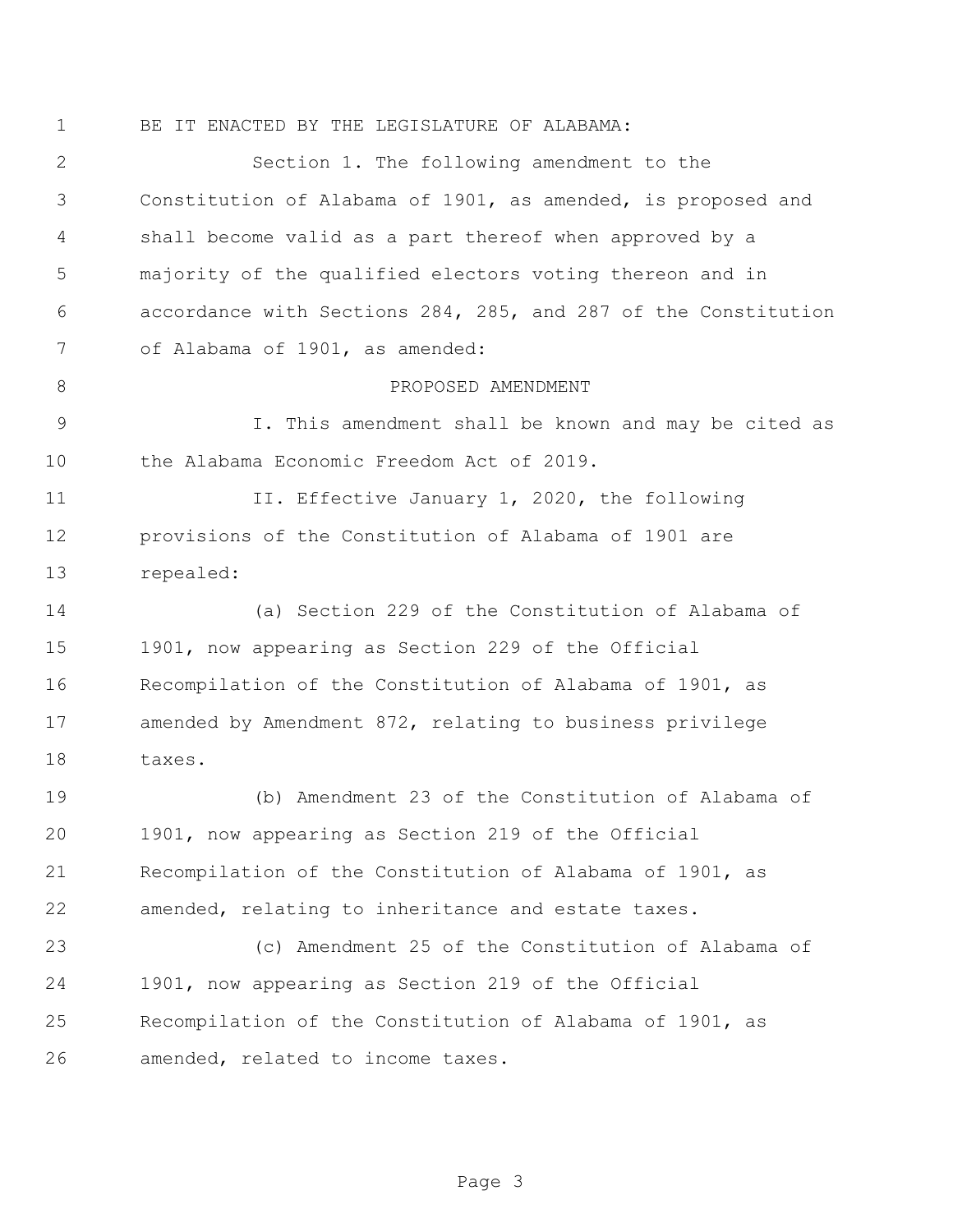(d) Amendment 212, as amended by Amendment 662, of the Constitution of Alabama of 1901, now appearing as Section 211.03 of the Official Recompilation of the Constitution of Alabama of 1901, as amended, relating to state tax on net income of corporations.

 (e) Amendment 225 of the Constitution of Alabama of 1901, now appearing as Section 211.04 of the Official Recompilation of the Constitution of Alabama of 1901, as amended, relating to deductions of federal income tax from gross income.

11 IV. The Legislature shall enact general laws as necessary to implement a single rate consumption tax in Alabama. These laws shall include provisions to repeal the current state sales an use taxes, rental and lease taxes, lodgings tax, utility gross receipts tax, corporate tax income 16 tax, individual income tax, mortgage and deed taxes, financial institutions excise tax, business privilege tax and insurance premium tax and replace all revenue generated from these taxes with a broad-based single rate tax based on consumption expenditures contributing to Alabama's Gross Domestic Product (GDP). The single rate consumption tax rate shall also replace state tax revenues allocated to local governments as well as levied tax revenues which are collected using the same basis as the current state taxes.

 Section 2. An election upon the proposed amendment shall be held at the next statewide primary or general election in accordance with Sections 284 and 285 of the

Page 4